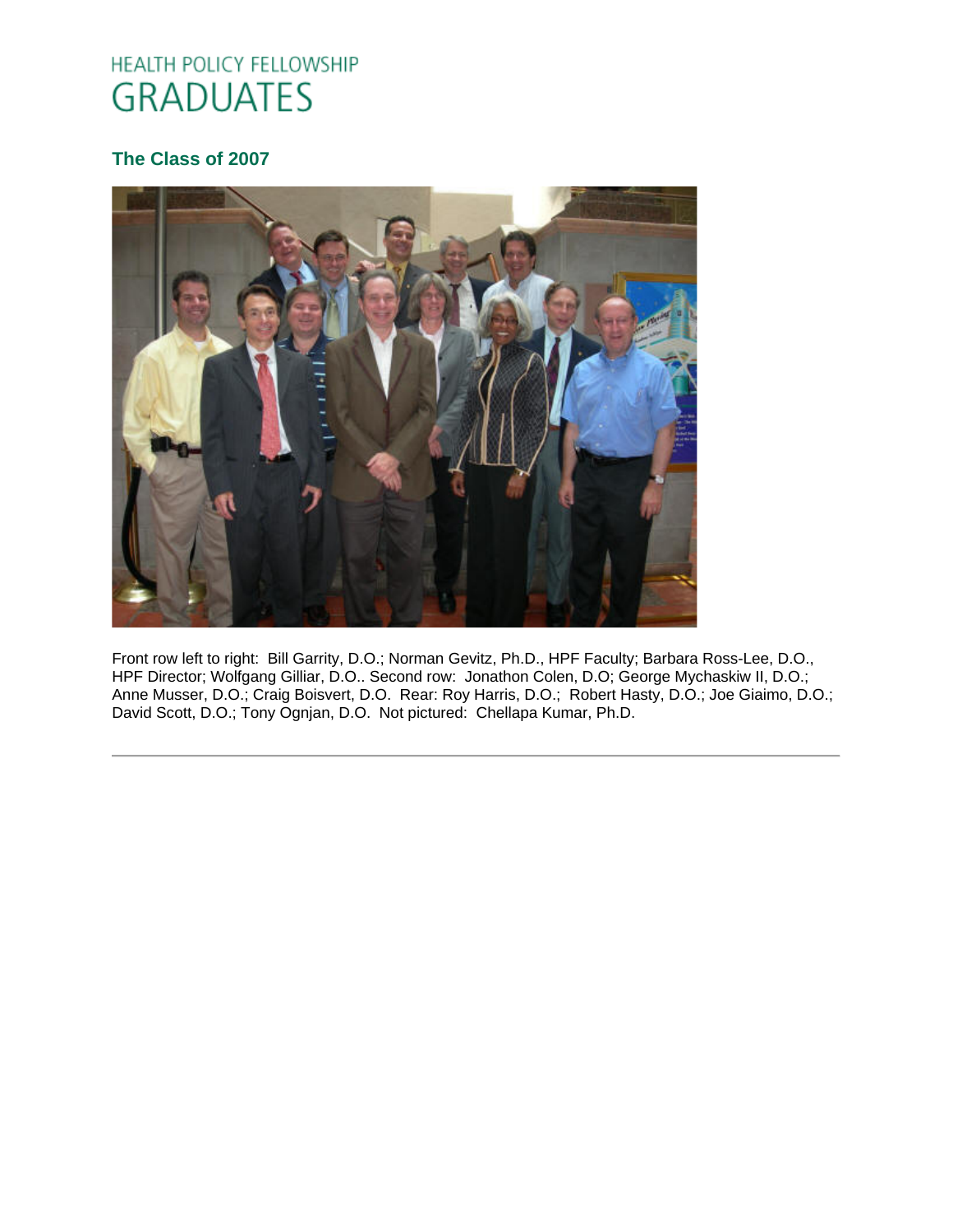

## **Craig S. Boisvert, D.O., FACOFP Lewisburg, West Virginia**

## **Graduation PowerPoint: [A Child's Right to Nurse Act](https://ohio.box.com/s/hb4pwrgbxowzq3nyejpkgh8bbwzz1en8)**

Dr. Boisvert is a graduate of the University of New England College of Osteopathic Medicine. He completed his rotating internship and Family Practice Residency at the Lancaster Osteopathic Hospital in Lancaster, PA. He is board certified in Family Practice by the AOA.

Dr. Boisvert is a member of the American Osteopathic Association, the West Virginia Society of Osteopathic Medicine, Inc., the American College of Osteopathic Family Physicians, the West Virginia Society of the American College of Osteopathic Family Physicians and the Society of Teachers of Family Medicine. He is past president of the West Virginia Society of ACOFP, Arkansas Chapter of the American College of Osteopathic Family Physicians and the West Virginia Affiliate of the American Heart Association. He has served as chairperson of the section of chairpersons of the Departments of Family Medicine of the American Association of Colleges of Osteopathic Medicine, as the osteopathic representative for the Advisory Panel for the AMSA Foundation PRIME program, on the Expert Panel on Cardiovascular Disease for the West Virginia Health Care Authority, the Advisory Committee on Collaborative Practice for the West Virginia Board of Pharmacy and the ACOFP Committee on Prevention. He presently serves on the Board of the West Virginia Society of the American College of Osteopathic Family Physicians and the CME Committee for the West Virginia Society of Osteopathic Medicine, Inc.

He has been employed for the last seventeen years by the West Virginia School of Osteopathic Medicine in Lewisburg, West Virginia, where he is presently Professor of Family Medicine and Chair of the Clinical Sciences Division. He is on the active Family Practice staff of the Robert C. Byrd Clinic in Lewisburg, WV, and on the Affiliate Staff of the Greenbrier Valley Medical Center in Ronceverte, WV. Dr. Boisvert has served as Medical Director for the White River Rural Health Center in Augusta, Arkansas, and practiced at their Des Arc Clinic site for four years.

Dr. Boisvert is sponsored by the West Virginia School of Osteopathic Medicine.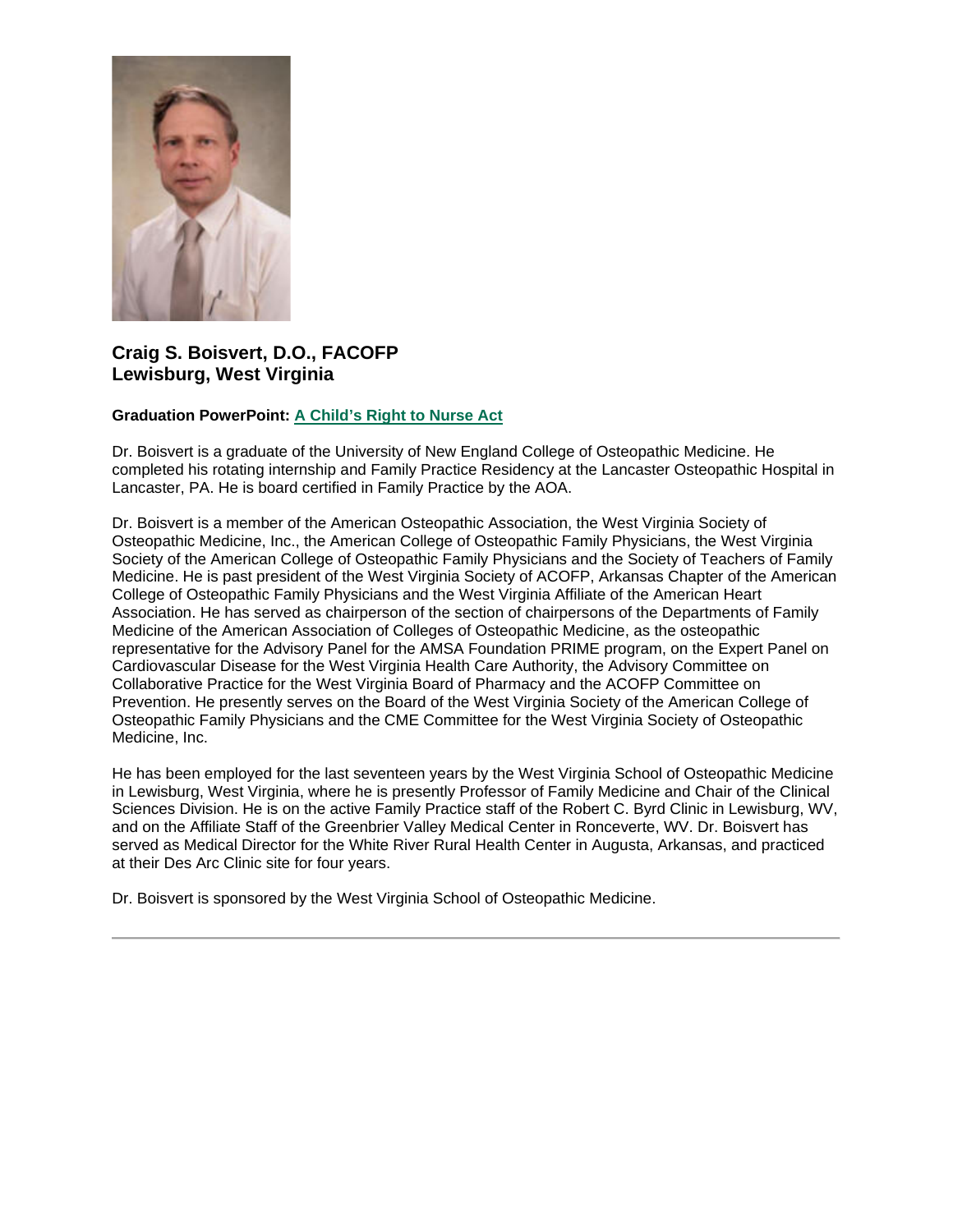

## **Jonathan D. Colen, D.O. Kirksville, Missouri**

#### **Graduation PowerPoint: [Physician Interactions with Pharmaceutical Companies Ethics and](https://ohio.box.com/s/wvm9zr9vzsfw54du0e29j9qtpqnr1ksu)  [Implications for Health Care Policy](https://ohio.box.com/s/wvm9zr9vzsfw54du0e29j9qtpqnr1ksu)**

Dr. Johnathan Colen received his Doctor of Osteopathic Medicine Degree from the Kirksville College of Osteopathic Medicine (KCOM) in 1994. He graduated from Park College summa cum laude in 1989 with a degree in Psychology. He completed a one-year rotating internship at Michigan State University/Michigan Capital Medical Center in 1995. He completed a psychiatry residency and chief residency at the University of Missouri-Columbia School of Medicine (MU) in 2003 and was given the award of Outstanding Senior Resident in General Psychiatry 2002-2003 from MU. He is board certified in psychiatry by the American Board of Psychiatry and Neurology.

After his internship, Dr. Colen served as a general practice physician in several public health service sites. He first spent two years with the Big Springs Medical Association in Ellington, Missouri. While there, he served as the medical director for the Reynolds County Ambulance District and the Reynolds County Home Health Service. In his last year in Ellington, he served as chief of staff of Reynolds County Memorial Hospital. Following this, Dr. Colen followed a dream of working with the Indian Health Service and worked on several reservations in North and South Dakota with the Chippewa and Sioux tribes. After completing residency training in psychiatry, Dr. Colen took a position as a hospitalist psychiatrist at St. Elizabeth's Hospital in Belleville, Illinois. He also served as a consultant to the Southern Illinois Sleep Disorders Center. In addition to those duties, he taught psychiatry to family practice residents from St. Louis University. While at St. Elizabeth's Hospital, he served as vice chairman of the Department of Psychiatry. Wanting to get back to Missouri, Dr. Colen took a position with Preferred Family Healthcare (PFH) in Kirksville, Missouri in 2005. He is the medical director for the Community Psychosocial Rehabilitation Center at PFH. Dr. Colen is also an assistant professor of neurobehavioral science at ATSU-KCOM, and has been involved with the Dean's office in developing a new faculty evaluation and development program for KCOM. He is Co-Course Director for a service-learning course at KCOM as well.

Dr. Colen is a member of the American Osteopathic Association, the American College of Neuropsychiatrists, the American Psychiatric Association, the Central Missouri Psychiatric Society, American Society of Addiction Medicine, Society of Osteopathic Medical Educators, Missouri Association of Osteopathic Physicians and Surgeons and the American Academy of Osteopathy. At St. Elizabeth's Hospital, he served on the Pharmacy and Therapeutics and Ethics committees. He currently serves on the Quality Assurance Committee, Medication Policy Committee, and Co-Occurring Disorders committees at PFH, and the Faculty Senate, Curriculum Committee, and Professionalism Society Executive Committees at KCOM.

AT Still University-Kirksville College of Osteopathic Medicine sponsors Dr. Colen's participation in the Health Policy Fellowship.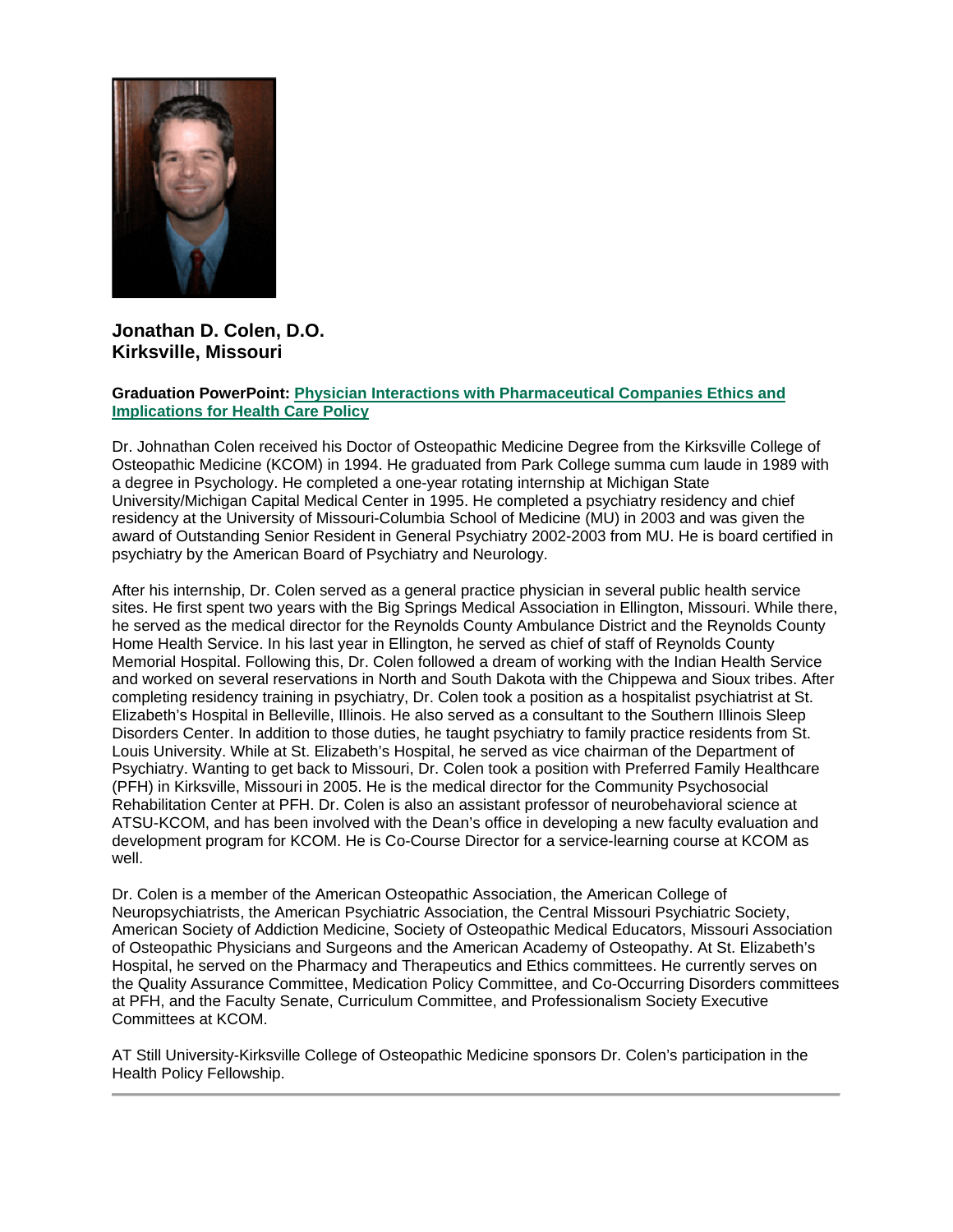

## **William J. Garrity, D.O., M.A. Essex, Connecticut**

## **Graduation PowerPoint: [Universal Health Coverage](https://ohio.box.com/s/er1bssgri7chm2zsfdcujpekepfdwrco)**

Dr. Garrity received his Doctor of Osteopathic Medicine Degree from the University of New England College of Osteopathic Medicine in 1996. He is a magna cum laude graduate of Boston College with a B.S. in Biology. He completed his osteopathic approved internship at Bridgeport Hospital, Yale New Haven Health in 1997. Dr. Garrity received a Master of Human Resources Degree from the American International College in 1992. He is board certified in Family Medicine. In 2006 he also became board certified in Neuromusculoskeletal Medicine/OMM by the American Osteopathic Board of Neuromusculoskeletal Medicine.

He was in practice for many years with the last ten years focused on neuromusculo- skeletal medicine and OMM. He was the interim medical director of the Vernon Community Health Center and osteopathic medical director of the Center for Integrated Medicine in Hartford. In 2000 Dr. Garrity became owner and medical director of General Medical Practice. He still serves in this capacity.

Dr. Garrity is a member of the American Osteopathic Association (AOA), the American Medical Association (AMA), the American Academy of Osteopathy (AAO), the Connecticut Osteopathic Medical Society, and the Hartford County Medical Society. Dr. Garrity has been appointed as Alternate Delegate to the AOA House of Delegates, a Delegate to the Hartford County Medical Society/Connecticut State Medical Society House of Delegates, and Committee Member on Third Party Payors for the Hartford County Medical Society /Connecticut State Medical Society. He is also a member of the Board of Trustees of the Connecticut Osteopathic Medical Society. He is a member on the Board of Advisors for the AAO Journal, the AAO Bylaws Committee, and member of the AAO Diagnosis and Treatment, Education Committee.

The American Academy of Osteopathy and general medical practice sponsor Dr. Garrity's participation in the Health Policy Fellowship.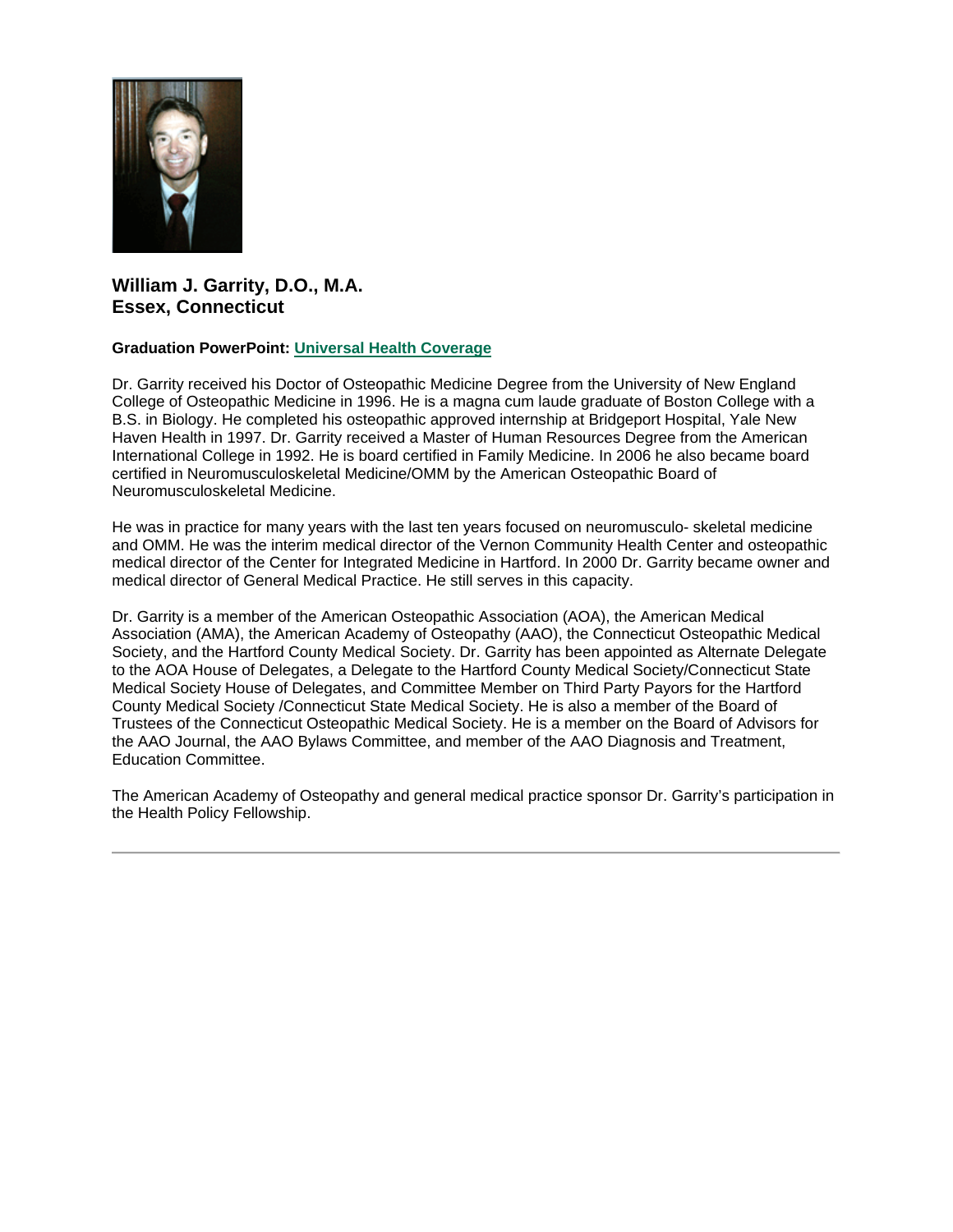

# **Joseph A. Giaimo, D.O., FACOI, FCCP West Palm Beach, Florida**

## **Graduation PowerPoint: Health Information Technology - ["Hit" a Higher Standard of Healthcare](https://ohio.box.com/s/nsv0482erzxc5la3eovr8dbo68ktmlh9)**

Dr. Joseph A. Giaimo is a second generation D.O. Like his father, Anthony Giaimo, D.O., he received his Doctor of Osteopathic Medicine degree from the Philadelphia College of Osteopathic Medicine in 1987. During Dr. Giaimo's time in medical school he was elected president of Phi Sigma Gamma Medical Society. He received an undergraduate BS degree in Biology from Ursinus College in 1983. After graduating from PCOM, he completed a rotating internship at Metropolitan Hospital in Philadelphia where he served as Chief Intern. Dr. Giaimo completed an Internal Medicine residency as well as a Pulmonary Fellowship at the University of Medicine and Dentistry of New Jersey. He is now board certified in Internal Medicine and Pulmonary Medicine by the American Osteopathic Association.

Upon completion of Dr. Giaimo's training, he moved to Palm Beach County, Florida, where he now works in private practice. Dr. Giaimo immediately became an active member of both his district and state medical societies. He is currently the immediate past President of the Florida Osteopathic Medical Association. He also serves on FOMA's executive committee and has chaired statewide committees for the organization including Continuing Medical Education, Finance, and Public Relations and Disaster Preparedness. He worked his way up through the organization, first becoming a member and then serving as Secretary, Treasurer and President of his FOMA district society. Dr. Giaimo has recently been appointed to serve on a physicians work group for Florida's Agency for Healthcare Administration. He has also served as a member of the teaching faculty at Wellington Regional Medical Center and Columbia Hospital in West Palm Beach. He is also a clinical assistant professor at NOVA Southeastern University.

After completing his medicine residency, Dr. Giaimo enlisted in the US Naval Reserves and currently holds the rank of Commander. He has spent active duty reserve time in Jacksonville, FL, Pensacola, FL, Norfolk, VA, San Diego, CA and Naples, Italy. While at home, Dr. Giaimo was recognized by Leadership Palm Beach County and graduated from that program in 2002. He enjoys giving community lectures through the American Lung Association and often appears on local television and radio stations as a guest expert.

Dr. Giaimo is co-sponsored by Nova Southeastern University College of Osteopathic Medicine and the Florida Osteopathic Medical Association.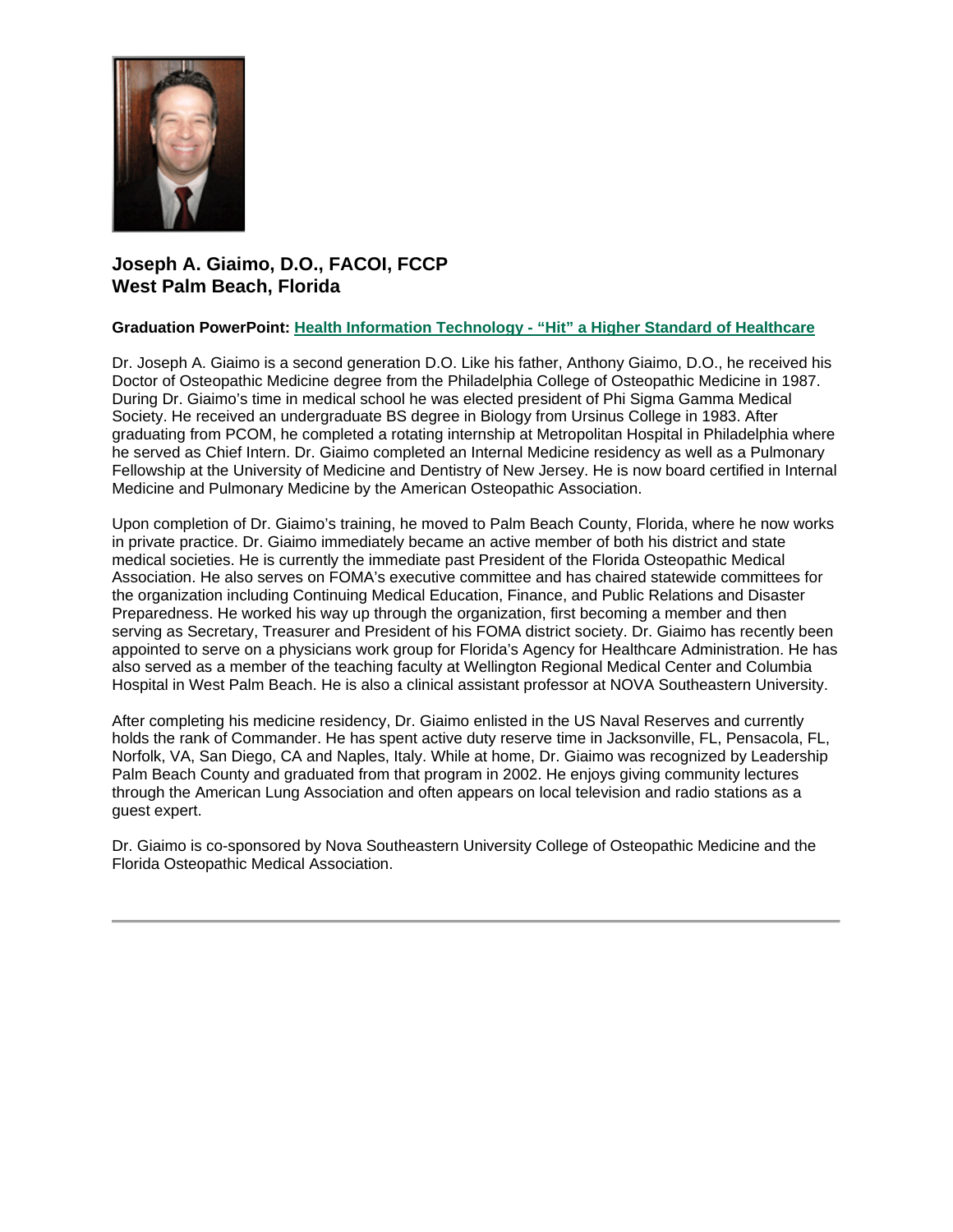

## **Wolfgang Gilliar, D.O. Old Westbury, New York**

#### **Graduation PowerPoint: [Trends in Employer Health Benefits for Early Retirees: Gloom, Doom or](https://ohio.box.com/s/xkwu7o7gmtkqpgnsv4n9iqgafrl3x1er)  [Some \(little\) Hope?](https://ohio.box.com/s/xkwu7o7gmtkqpgnsv4n9iqgafrl3x1er)**

Dr. Wolfgang Gilliar graduated from the University of Arizona in 1981 with a B.S. in Biochemistry and Physics. He earned his Doctor of Osteopathy degree from Michigan State University College of Osteopathic Medicine in 1986. Dr. Gilliar completed his internship at Riverside Osteopathic Hospital in Trenton, MI , followed by a residency in Physical Medicine and Rehabilitation at the National Rehabilitation Hospital in Washington, D.C. from 1987-1990.

Dr. Gilliar is currently Chair of and Professor in the Department of Osteopathic Manipulative Medicine at the New York College of Osteopathic Medicine in Old Westbury, New York. Prior to his tenure at NYCOM, he served as Adjunct Clinical Assistant Professor at Stanford University School of Medicine, Palo Alto, CA, where he also had a private practice and directed the Osteopathic Manual Medicine Center of California. While in California, Dr. Gilliar co-founded the San Francisco Manual Medicine Society. Dr. Gilliar served as Assistant Professor at Tufts University School of Medicine, where he was also the Director of the Acute Traumatic Brain Injury Unit at Greenery Rehabilitation Center, and Director of the Spine Center at Mount Sinai Hospital, in Stoughton, MA. Dr. Gilliar has served as co-editor for the Journal of Manuelle Medizin (Springer Verlag).

Dr. Gilliar was awarded the Special Teaching Award (1998 and 2004) by the Stanford University School of Medicine Department of Physical Medicine and Rehabilitation. He received the Arnold Meister Award for physics research while at the University of Arizona. In 1986, he received the Michigan Association of Osteopathic Physicians Award of Excellence. Publications include more than ten medical texts and numerous journal articles.

Dr. Gilliar is a member of the American Osteopathic Association, and has served on the Internal Affairs and Membership committees of the American Academy of Osteopathy. Dr. Gilliar currently serves on the Educational Council on Osteopathic Principles for the American Association of Colleges of Osteopathic Medicine. Dr. Gilliar has been a member and Chair of the Special Interest Group of the American Academy of Physical Medicine and Rehabilitation.

The New York College of Osteopathic Medicine sponsors Dr. Gilliar's participation in the Fellowship.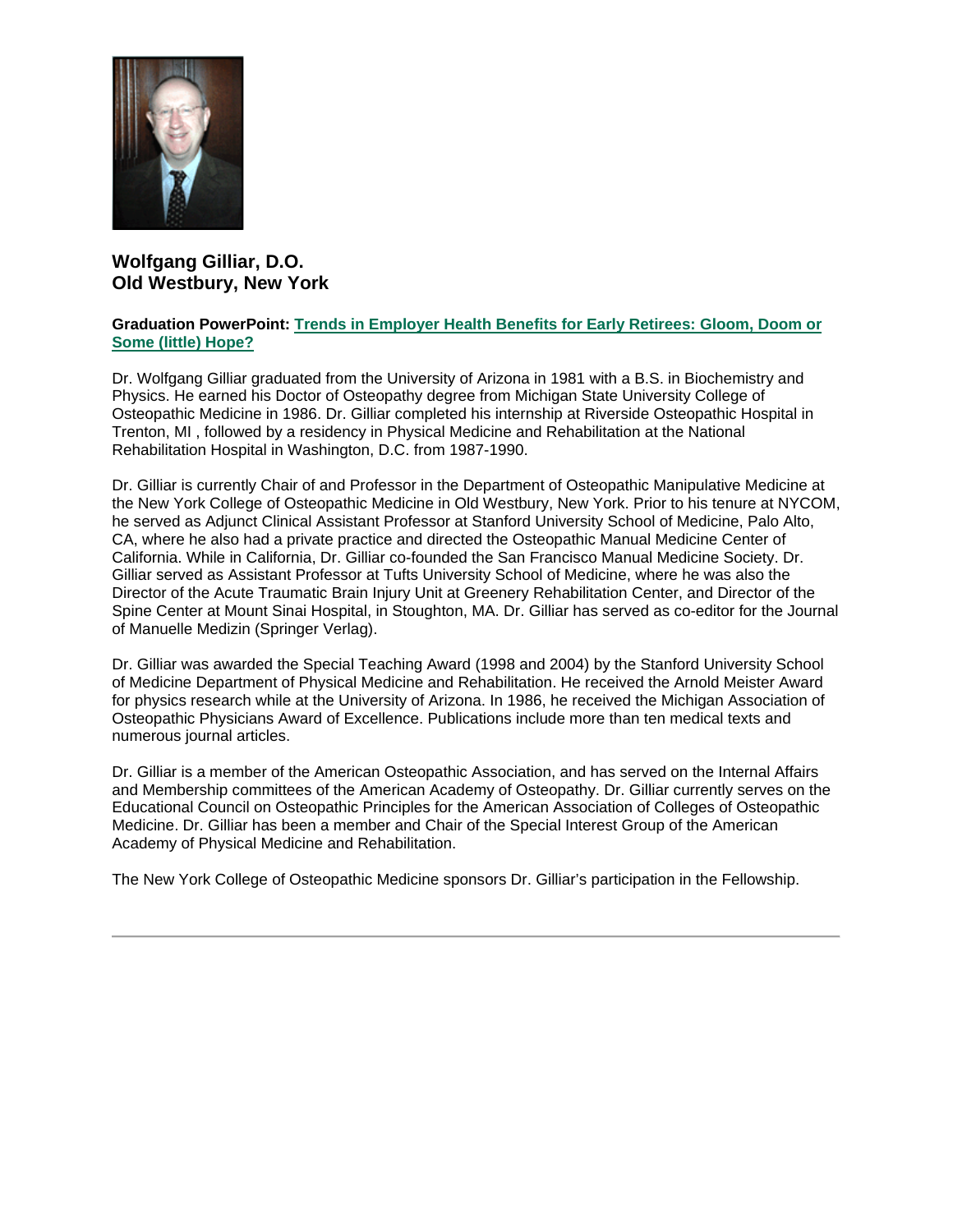

**Roy W. Harris, D.O., F.A.C.O.I. Bucyrus, Ohio**

#### **Graduation PowerPoint: [Impact of Health Savings Accounts on Access to Affordable Health](https://ohio.box.com/s/ks0yde4x2v70qi4v16i6tsa7922hynbm)  [Insurance](https://ohio.box.com/s/ks0yde4x2v70qi4v16i6tsa7922hynbm)**

#### **Policy Poster: [Impact of Health Savings Accounts on Access to Affordable Health Insurance](https://ohio.box.com/s/qzvkqn57g9gocjgl57b0jt6ai1fdkdg1)**

Dr. Harris received his Doctor of Osteopathic Medicine degree from the Ohio University College of Osteopathic Medicine in 1992. He graduated from the University of Alabama at Birmingham in 1984 with a B.S. in Nuclear Medicine Technology. He completed a medicine track internship at Doctors Hospital in Columbus, Ohio in 1993. He completed his internal medicine residency at Doctors Hospital in 1995. He is board certified in Internal Medicine through the American Osteopathic Board of Internal Medicine by the American Osteopathic Association.

Dr. Harris is a member of the American Osteopathic Association (AOA), the American College of Osteopathic Internists (ACOI), where he was Chairman of the exhibits committee, the Ohio Osteopathic Association (OOA), where he has served as Delegate to the OOA House of Delegates for eight years, the Ohio State Medical Association (OSMA) where he served as a past Delegate to the OSMA House of Delegates as a practicing physician and was the first student delegate to the OSMA medical students House of Delegates and the American Medical Associations (AMA) medical students section House of Delegates, the Columbus Medical Association, where he is a appointed Delegate to the OOA, the Crawford County Medical Association (CCMA), where he currently serves as President and past Vice President and elected Delegate to the OSMA. Dr. Harris was unanimously elected into the ACOI College of Fellows in October of 1999.

He started his practice of medicine in Bucyrus, Ohio. He was employed through the Bucyrus Community Hospital. He continued this association until 1999 at which time he founded Bucyrus Internal Medicine, Inc. He continues his practice today as the President and CEO. Dr. Harris's contributions to the greater Bucyrus area include an appointment to the ADAMS Board of Crawford and Marion Counties and numerous health fairs. Dr. Harris is a national speaker for several pharmaceutical firms and his research interests include diabetes and hypertension.

Bucyrus Internal Medicine, Inc. sponsors Dr. Harris's participation in the Health Policy Fellowship.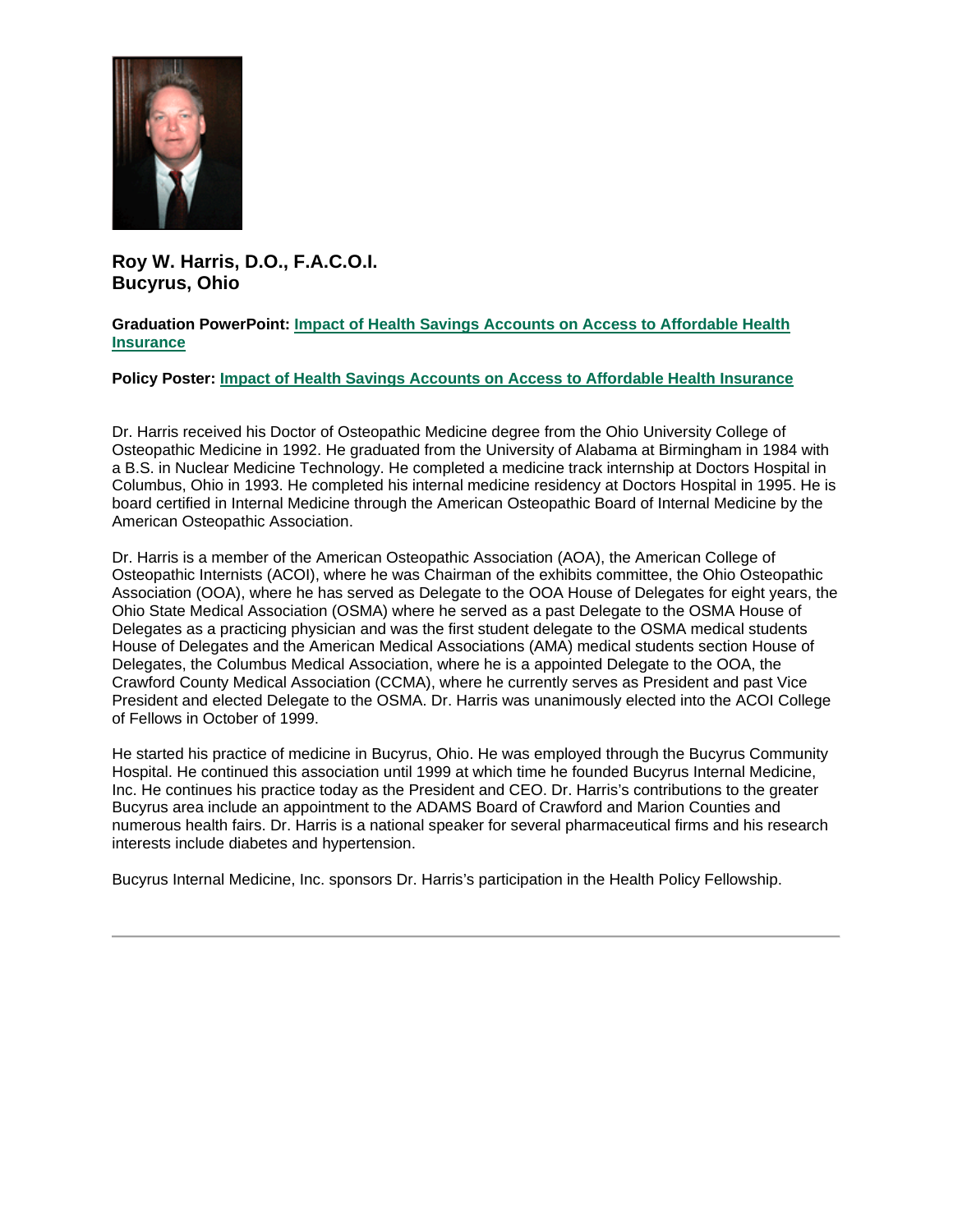

## **Robert Hasty, D.O. Fort Lauderdale, Florida**

## **Graduation PowerPoint: [Obesity](https://ohio.box.com/s/218i9zdi5r5o276yr7zpfh2ouafh1hdy)**

Dr. Hasty attended the University of Miami where he completed his undergraduate studies with honors as a triple science major in Biochemistry & Molecular Biology, Chemistry and Biology in 1996. He then went on to receive his Doctor of Osteopathic Medicine (DO) at Nova Southeastern University College of Osteopathic Medicine in 2000. He subsequently trained at Mt. Sinai Medical Center where he completed his training in Internal Medicine while receiving the Resident of the Year award for three straight years as well as receiving the Howard Kane Resident of the Year, being the first osteopathic physician ever to win that award in over forty years of academic medical training at Mt. Sinai. He also served as chief intern as well as chief resident during his training.

Dr. Hasty began his career as a hospitalist and internist for Cogent Healthcare at Lee Memorial Health Systems in Fort Myers, FL. He soon became associate lead physician for Cogent Healthcare making him the youngest lead physician in the history of Cogent Healthcare. He was also honored as a Charley's Angel for the work that he did for the hospital and community after the disaster of Hurricane Charley in 2004. Dr. Hasty is strongly committed to medical education. During his tenure on the west coast of Florida, he also established Grand Rounds for the NSU Gulf Coast medical students. Because of his love and devotion to medical education, Dr. Hasty joined NSU College of Osteopathic Medicine in March 2005. Dr. Hasty is board certified and a Diplomate of the American Osteopathic Board of Internal Medicine.

Dr. Hasty is currently an assistant professor of internal medicine at Nova Southeastern University College of Osteopathic Medicine. He is the course director for the Radiology and Cardiovascular System Courses at NSU. He is also teaches several courses at NSU in addition to his clinical responsibilities. Additionally, he is considered a thought leader and national speaker in the field anticoagulation. Dr. Hasty is the founder of NSU-COM Grand Rounds and was recently elected to the Executive Faculty Council for NSU-COM. He was chosen by the students to be the 2006 NSU-COM Chapter Professor of the Year for the National Student Osteopathic Medical Association and is the 2006 Finalist Nominee for Nova Southeastern University Professor of the Year.

Nova Southeastern University College of Osteopathic Medicine sponsors Dr. Hasty's participation in the Health Policy Fellowship.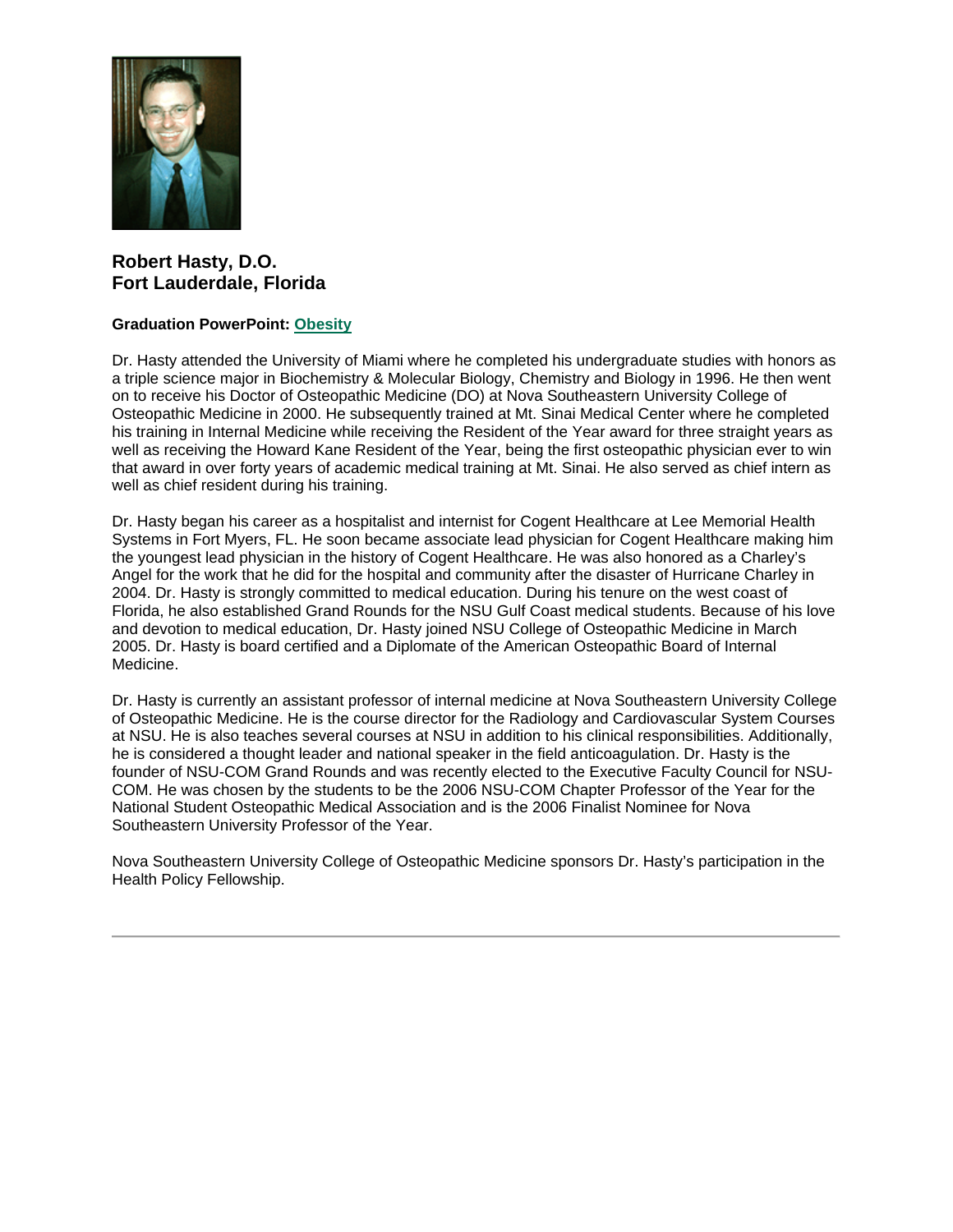

## **Chellappa Kumar, Ph.D. Old Westbury, New York**

## **Graduation PowerPoint:**

Dr. Kumar received his Doctorate in Biophysical Chemistry in 1980 from the Indian Institute of Technology, Kanpur, India. Later, Dr. Kumar carried out Post Doctoral Research in oxygen metabolism at the University of Pennsylvania for several years. Dr. Kumar has published more than three dozen research papers. Dr. Kumar has been teaching at the New York College of Osteopathic Medicine of New York Institute of Technology for the last fifteen years. Dr. Kumar also serves as the Chief Information Officer of NYCOM.

Dr. Kumar is a passionate teacher, interested in new, more effective and universal pedagogic paradigms and has been voted by students to the Excellence in Basic Science Teaching award. Dr. Kumar has envisioned and implemented several groundbreaking academic technology projects at NYCOM over the past decade. Dr. Kumar is an expert in, and evangelist for, the utilization of information technologies in education in general and medical education in particular. Dr. Kumar has delivered several lectures at national conferences on aspects of technical and cultural changes necessary to integrate modern information technology into the educational process and how to facilitate and manage these cultural changes.

Dr. Kumar has served on the Test Construction Committee for the National Board of Osteopathic Medical Examiners. He is a member of the American Association of Colleges of Osteopathic Medicine's Council on Information Technology, the Technology Committee of the International Association of Medical Science Educators, the New York State Osteopathic Medical Society, the Association for Computing Machinery, and the International Communications Industry Association.

Dr. Kumar enjoys books, elegant solutions to technical problems, and good food.

Dr. Kumar is sponsored by the New York College of Osteopathic Medicine of the New York Institute of Technology.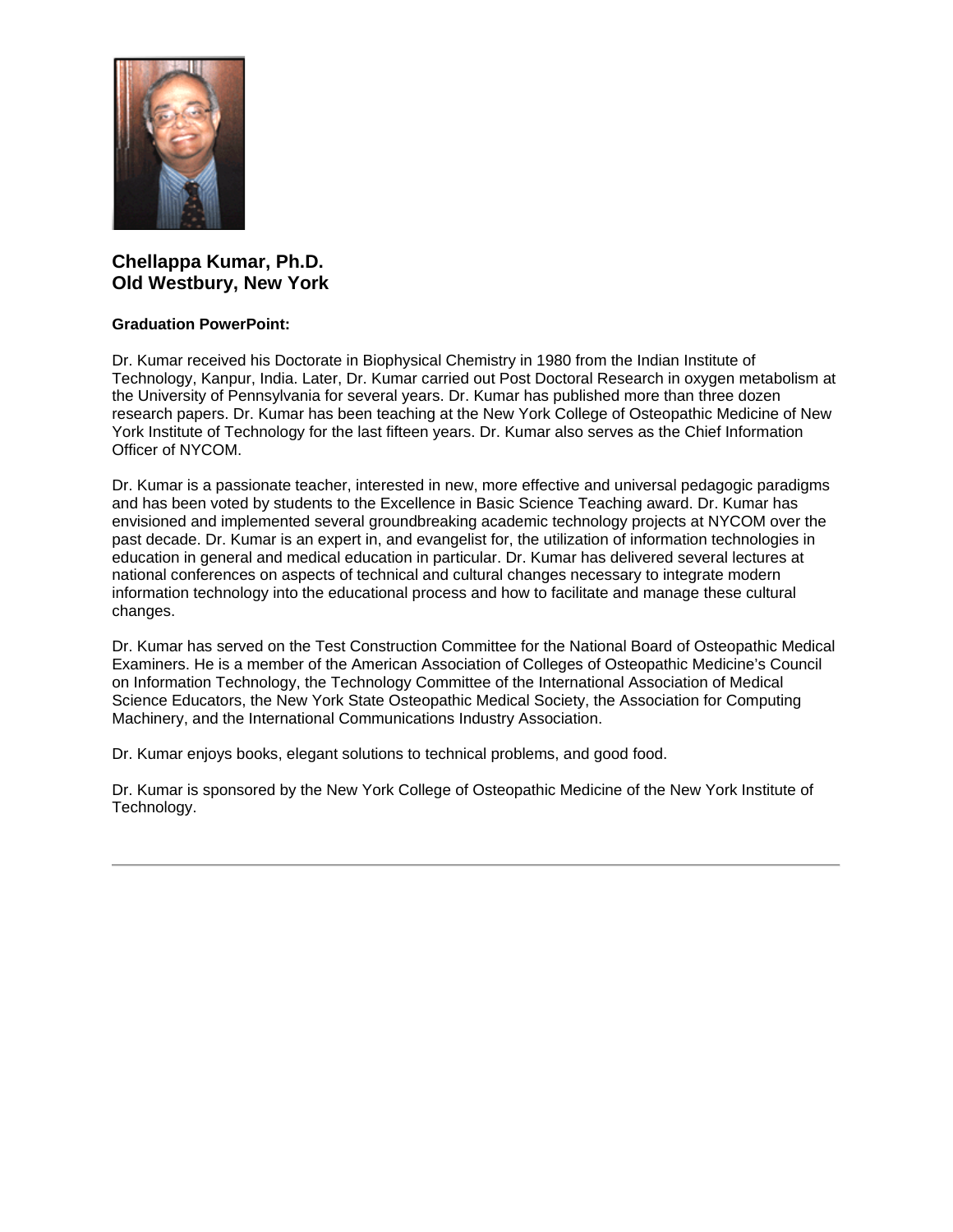

## **Anne E. Musser, DO, FACOFP Anchorage, Alaska**

## **Graduation PowerPoint: [State Funding for Graduate Medical Education \(Alaska\)](https://ohio.box.com/s/jdzahrh19mfmrs8sblc6l0mzma6ar16p)**

Dr. Musser received her D.O. degree from the University of Health Sciences, College of Osteopathic Medicine (Kansas City) in 1985. Her undergraduate degree is in zoology with a B.A. from Pomona College in Claremont, California in 1980. Dr. Musser completed a one-year rotating internship and a Family Medicine residency at Phoenix General Hospital in Phoenix, Arizona (1985-87). She received a Master of Health Professions Education from the College of Osteopathic Medicine of the Pacific (COMP) in 1992. She is board certified in Family Medicine by the American College of Osteopathic Family Physicians (ACOFP). She is also a Fellow of the ACOFP.

Dr. Musser was in solo private practice in Phoenix, Arizona for three years after her residency. She then moved back to southern California and joined the faculty at the COMP in 1990. She served a variety of positions at that school including Chair of the Department of Family Medicine and Medical Director of COMPNET clinics. She completed her Master of Health Professions Education there in 1992 and developed an Introduction to Clinical Medicine program for COMP as her Master's thesis. She left WesternU/COMP in 1999, opened a solo private practice for two years, and then returned to academic medicine at the University of California, Irvine College of Medicine (UCI) in 2001. She served UCI as the Director of Geriatric Medical Education and as Associate Clinical Professor of Family Medicine – practicing in the Family Medicine Clinic and serving as preceptor for students and residents. Dr. Musser is a successful grant writer and has been the grant writer / principal investigator on a number of grants from HRSA, state organizations, and private foundations. Topics for the grants have included doctor / patient communication, undergraduate curriculum in managed care, clinical performance assessment, primary care for people with disabilities, and geriatrics curricula. Dr. Musser moved to Anchorage, Alaska in 2005 to take the position of Director for Osteopathic Medical Education at the Alaska Family Medicine Residency (AFMR) and to obtain dual accreditation (AOA/ACGME) for that program. She currently practices and teaches the full scope of Family Medicine at the AFMR. Special professional interests include primary care for people with disabilities, geriatrics and women's health care.

Dr. Musser is currently a member of the AOA, ACOFP, Alaska Osteopathic Medical Association, and the Society of Teachers of Family Medicine (STFM). She is licensed in Arizona, California, and Alaska. She has served as an officer for a number of professional associations including board member and secretary of ACOFP-CA and board member of Pacific Northwest University. She has also served on committees for a number of professional associations. Her current assignments include Communications Committee (STFM), Group on Osteopathic Medicine (STFM) and Grants Committee (ACOFP).

The Alaska Osteopathic Medical Association, the Northwest Osteopathic Medical Foundation, and Pacific Northwest University sponsor Dr. Musser's participation in the Health Policy Fellowship.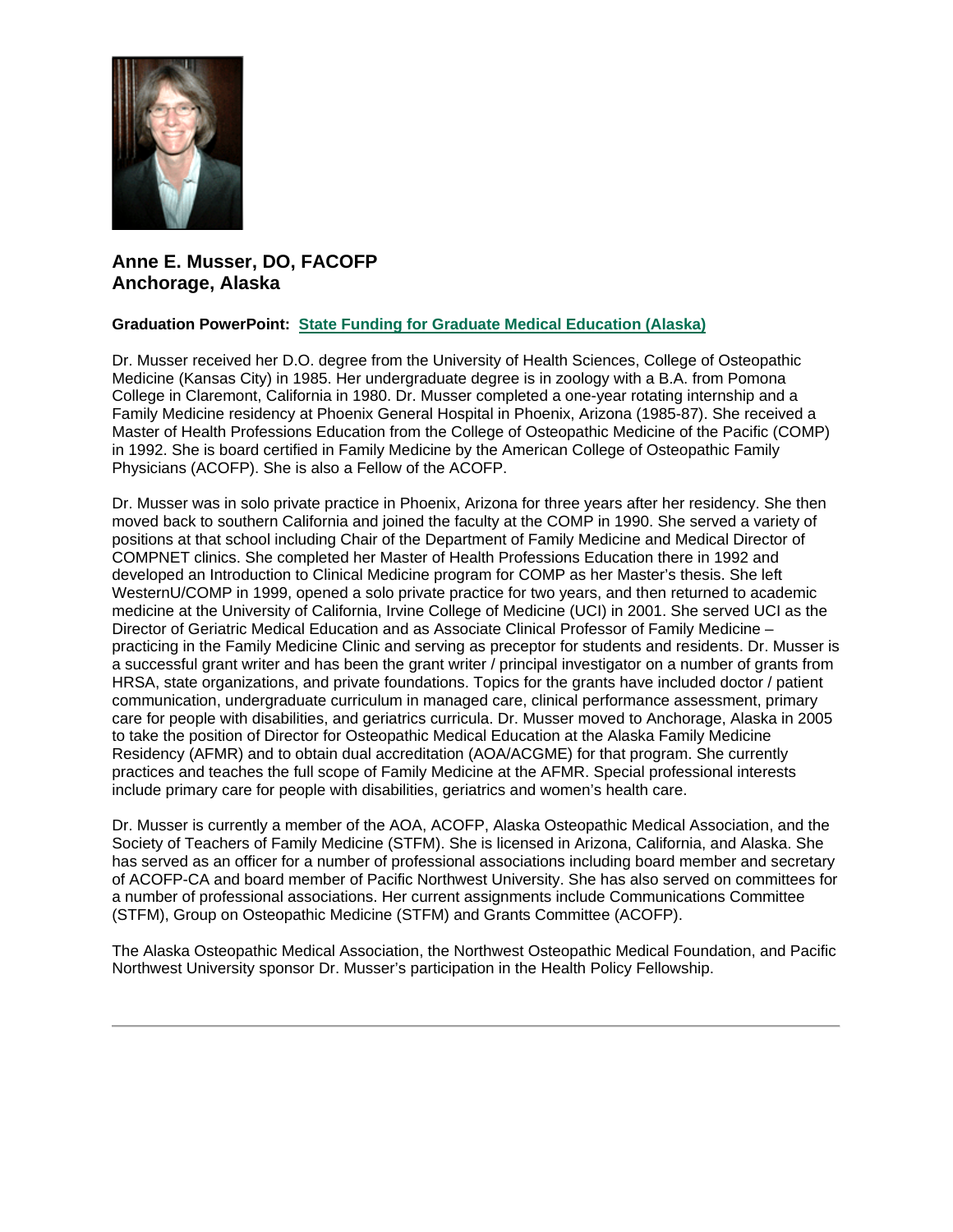

**George Mychaskiw II, D.O., FAAP Jackson, Mississippi**

## **Graduation PowerPoint: [The Resident Physician Shortage Reduction Act of 2007: One Small Step](https://ohio.box.com/s/7ps55g7l0lc7vlucrm02ca74o7bhog8g)**

**Policy Poster: [The Resident Physician Shortage Reduction Act of 2007: One Small Step](https://ohio.box.com/s/0zs16v0j4j0n1m4qu20vx6bolron27mv)**

#### **Policy Poster 2006: [The Health Care Choice Act of 2005/S. 1015/H.R. 2355: Free Market Insurance](https://ohio.box.com/s/g4pc5bq3wl5g3hdeqvbk8o8vefj2g4mg)  [Reform](https://ohio.box.com/s/g4pc5bq3wl5g3hdeqvbk8o8vefj2g4mg)**

Dr. Mychaskiw is Vice-Chairman of Anesthesiology at the University of Mississippi School of Medicine and tenured Professor of Anesthesiology. He holds joint appointments in the Departments of Surgery, Pediatrics and Physiology/Biophysics.

Dr. Mychaskiw graduated from Colorado College with a B.A. in English. He pursued graduate study at the University of Colorado and completed medical school at the University of Health Sciences, College of Osteopathic Medicine in Kansas City. Dr. Mychaskiw's internship and residency in anesthesiology were conducted at the Yale University School of Medicine in the late 1980's at the Hospital of St. Raphael and Yale-New Haven Hospital, respectively. He completed fellowship training in both cardiac and pediatric anesthesiology at Yale and was appointed as an Assistant Professor in the Cardiac and Pediatric Divisions following graduation. In 1993, Dr. Mychaskiw entered private practice in Greenville, Mississippi, where he was Chief Operating Officer of the largest physician anesthesiology group in the state and Chair of Anesthesiology/Medical Director of Perioperative Services at Delta Regional Medical Center, a regional tertiary care, 280 bed hospital. In 1998, Dr. Mychaskiw was recruited as Division Chief of Cardiovascular and Thoracic Anesthesiology at the University of Mississippi. Dr. Mychaskiw is Medical Director of Perioperative Services in a system which encompasses a university operating suite, a women's hospital and a children's hospital. His department administers approximately 30,000 anesthetics per year.

Dr. Mychaskiw has published extensively across a broad area of specialization and has twelve years of experience at senior-level management. Dr. Mychaskiw has additional training in Hyperbaric Medicine through the University of Texas Medical Branch-Galveston and is certified by the American Board of Anesthesiology and National Board of Echocardiography in intraoperative transesophageal echocardiography. Dr. Mychaskiw is a Fellow of the American Academy of Pediatrics. Dr. Mychaskiw is active in resident, medical student, and nurse education and he is the only faculty member at the University to have been awarded Teacher of the Year three times. He has administrative oversight of the anesthesiology residency program and has participated in several ACGME residency reviews.

Dr. Mychaskiw is the founder of the Hyperbaric Research Center at the University, which has accomplished landmark work in demonstrating hyperbaric oxygen as the only clinically effective rescue therapy for neonatal asphyxia. In recognition of outstanding contributions to research in hyperbaric medicine, he was honored with the Stover-Link Award from the Undersea and Hyperbaric Medicine Society in 2003. This award is given to one person worldwide, and is awarded only in years when there is a suitable candidate.

Currently, Dr. Mychaskiw is President-elect of the Mississippi State Society of Anesthesiologists and has served as President and Secretary/Treasurer in the past. This year, he has been nominated to serve as a Member-At-Large of the Executive Committee of the Undersea and Hyperbaric Medicine Society and is a delegate to the American Society of Anesthesiologists for Mississippi.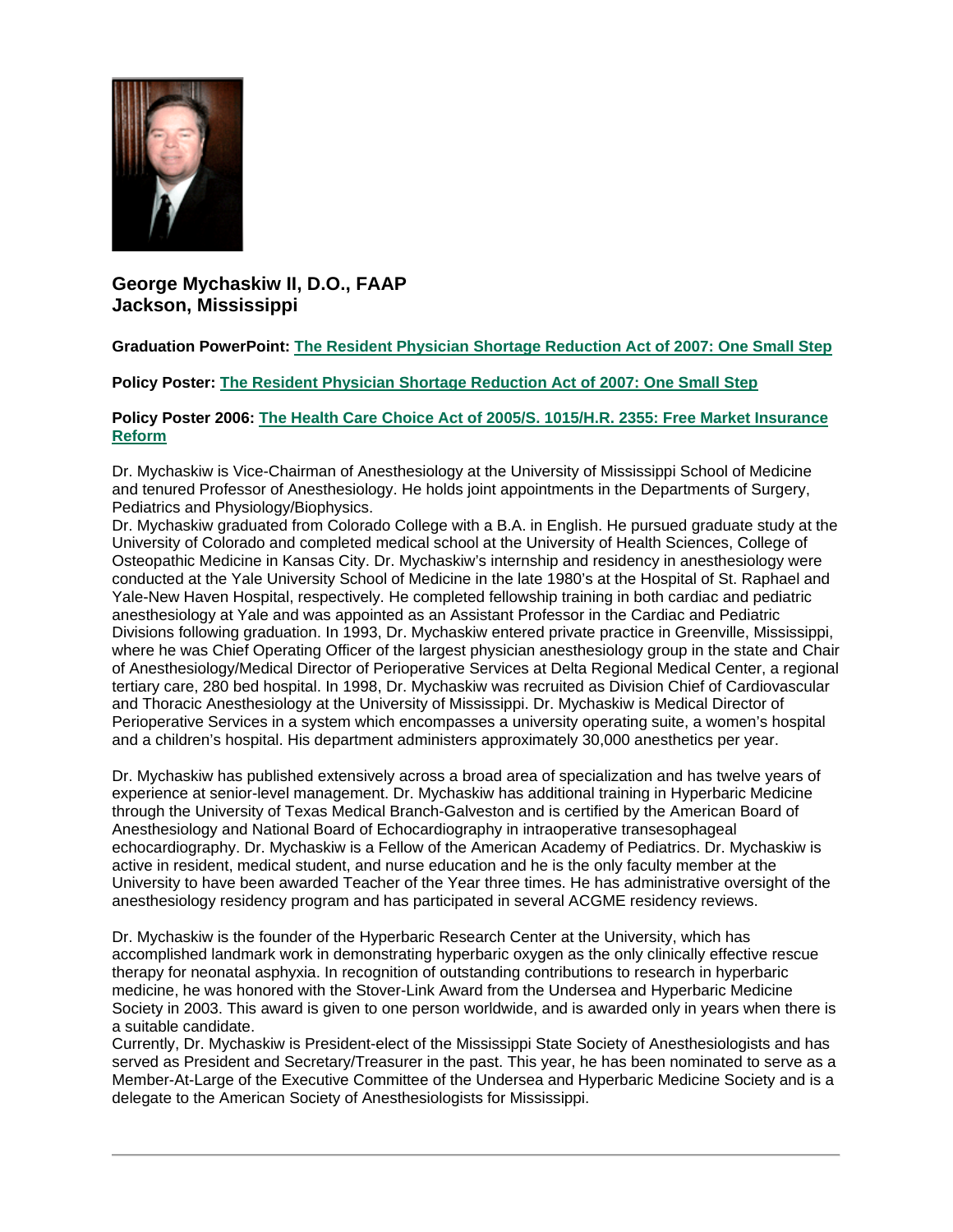

## **Anthony F. Ognjan, D.O., FACP Mount Clemens, Michigan**

#### **Policy Poster: [State Patient Safety Organizations: State-Run, Nationally Integrated, Non-Punitive,](https://ohio.box.com/s/ot80i4nkje1ajm8326lsi3b3gpgdbpi5)  [Sentinel Events Reporting Systems](https://ohio.box.com/s/ot80i4nkje1ajm8326lsi3b3gpgdbpi5)**

Dr. Ognjan received his Doctor of Osteopathic Medicine degree from the Michigan State University College of Osteopathic Medicine in 1983. He graduated from Michigan State University with a B.S. in Microbiology and Public Health in 1975 and from Ferris State College with a B.S. in Pharmacy in 1978. He completed a one-year rotating internship at Detroit Osteopathic–Bi County Community Hospital system in 1984. Dr. Ognjan completed a residency in Internal Medicine (1987) and a Fellowship in Infectious Diseases (1989) at Henry Ford Hospital in Detroit, Michigan. He is board certified in Internal Medicine and Infectious Diseases by the American Society of Internal Medicine.

He has served as chief of Infectious Diseases for Mount Clemens Regional Medical Center for the past seventeen years with additional staff appointments at St. Joseph Medical Center in Clinton Township, Michigan. At Mount Clemens Regional Medical Center he is Chairman of the Infection Control Committee, the Pharmacy and Therapeutics Committee and the Investigational Review Board (IRB). From 1993-1997 he served as the Infectious Diseases advisor and Infectious Disease clinic director for the Macomb County Jail. From 1989 through 1994 he was an emergency room staff physician for Henry Ford Hospital-Fairlane in Dearborn, Michigan.

Dr. Ognjan holds clinical teaching faculty appointments at Michigan State University College of Osteopathic Medicine, East Lansing, Michigan, and at the University of Osteopathic Medicine and Health Sciences, Des Moines, Iowa. He has received several teaching awards, and has published and lectured on infectious disease topics including HIV, rabies, West Nile virus, and a variety of bacterial pathogens and syndromes. He has been very active with the metropolitan Detroit news media, and has appeared on local and cable television and radio, as well as in print media.

Dr. Ognjan is a member of the American Osteopathic Association (AOA), American Medical Association (AMA), the Michigan Osteopathic Association (MOA) and is a Fellow in the American College of Physicians (FACP). He participates in the Infectious Diseases Society of America (IDSA), Michigan Infectious Disease Society (MIDS), and is a board member, past president, and presidential advisor of the Macomb County Osteopathic Medical Association (MCOMA). He is Chairman of the Michigan Osteopathic Association's Political Action Committee (MOPAC), and member of the Council of Government Affairs Committee, Education Committee, and Membership Committee. He serves as a member of the Special Infectious Disease Surveillance System-Michigan Infectious Disease Society and Michigan Department of Public Health. Dr. Ognjan is the physician representative on the Health Advisory Committee for the Utica Public School District. He is actively involved in the US Influenza Sentinel Physician Surveillance Network and the Michigan Health Alert Network.

The Michigan Osteopathic Association, Mount Clemens Regional Medical Center, and Dr. Ognjan's understanding wife are sponsors in Dr. Ognian's participation in the Health Policy Fellowship.